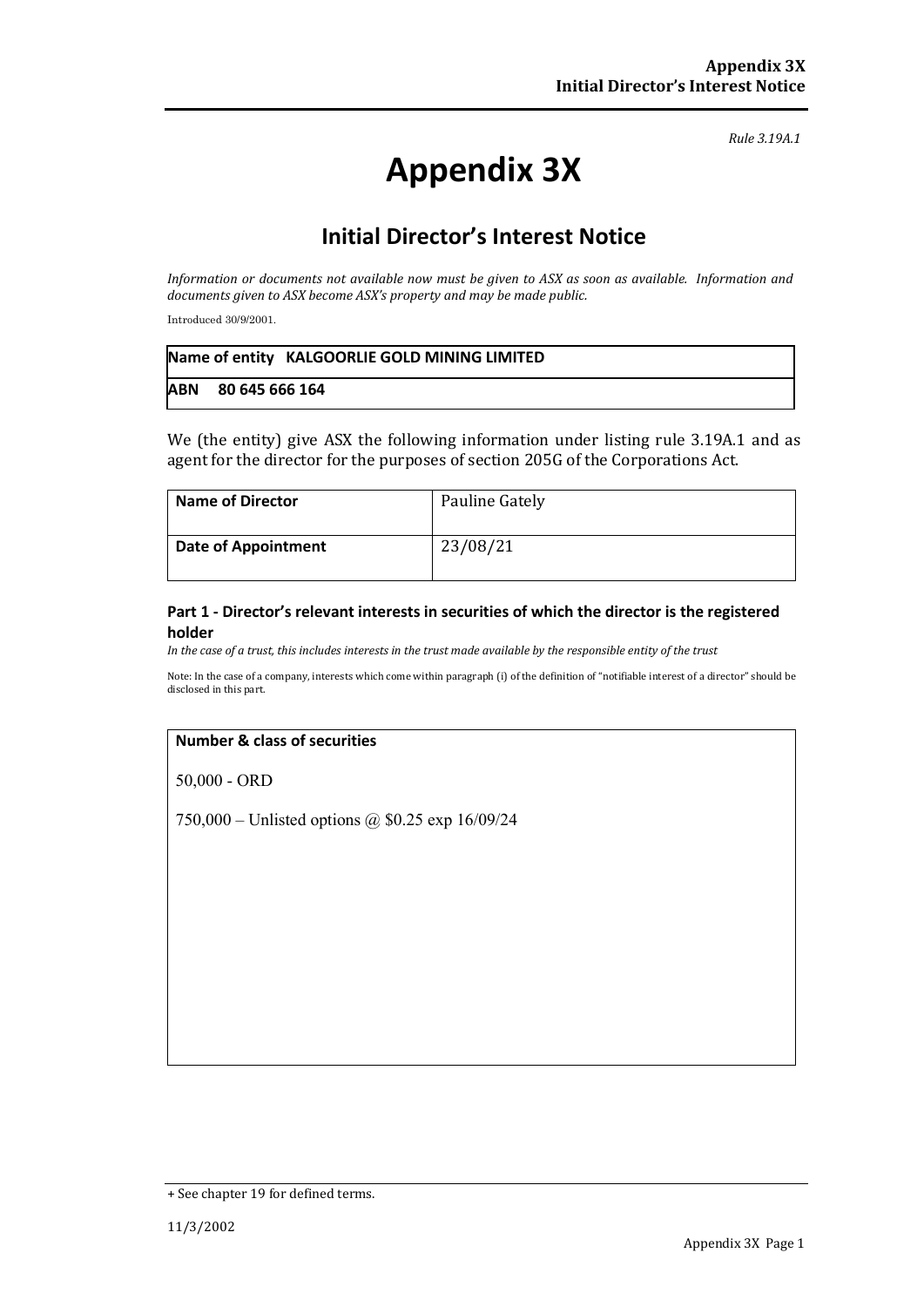### **registered holder**

*In the case of a trust, this includes interests in the trust made available by the responsible entity of the trust*

| Name of holder & nature of   Number & class of Securities                           |  |
|-------------------------------------------------------------------------------------|--|
| interest                                                                            |  |
| Note: Provide details of the circumstances giving rise<br>to the relevant interest. |  |
|                                                                                     |  |
| <b>Nil</b>                                                                          |  |
|                                                                                     |  |
|                                                                                     |  |
|                                                                                     |  |
|                                                                                     |  |
|                                                                                     |  |
|                                                                                     |  |

#### **Part 3 – Director's interests in contracts**

| <b>Detail of contract</b>                                | Nil |
|----------------------------------------------------------|-----|
| <b>Nature of interest</b>                                |     |
| Name of registered holder<br>(if issued securities)      |     |
| No. and class of securities to which<br>interest relates |     |

<sup>+</sup> See chapter 19 for defined terms.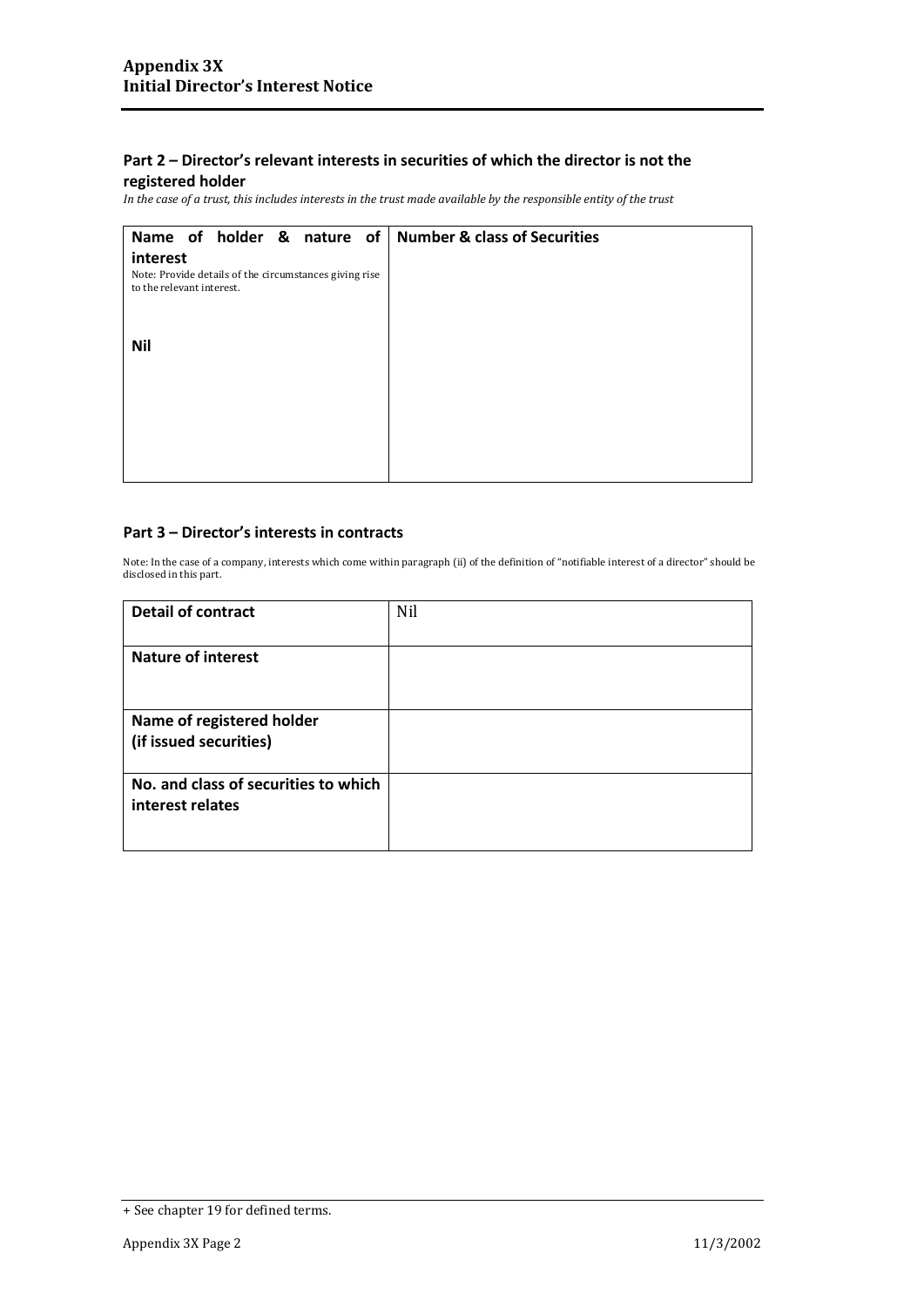# **Appendix 3X**

## **Initial Director's Interest Notice**

*Information or documents not available now must be given to ASX as soon as available. Information and documents given to ASX become ASX's property and may be made public.*

Introduced 30/9/2001.

|            | Name of entity KALGOORLIE GOLD MINING LIMITED |
|------------|-----------------------------------------------|
| <b>ABN</b> | 80 645 666 164                                |

We (the entity) give ASX the following information under listing rule 3.19A.1 and as agent for the director for the purposes of section 205G of the Corporations Act.

| <b>Name of Director</b>    | <b>Matthew Painter</b> |
|----------------------------|------------------------|
| <b>Date of Appointment</b> | 23/07/21               |

### **Part 1 - Director's relevant interests in securities of which the director is the registered holder**

*In the case of a trust, this includes interests in the trust made available by the responsible entity of the trust*

Note: In the case of a company, interests which come within paragraph (i) of the definition of "notifiable interest of a director" should be disclosed in this part.

### **Number & class of securities**

149,198 - ORD

1,000,000 – Unlisted options @ \$0.25 exp 16/09/24

<sup>+</sup> See chapter 19 for defined terms.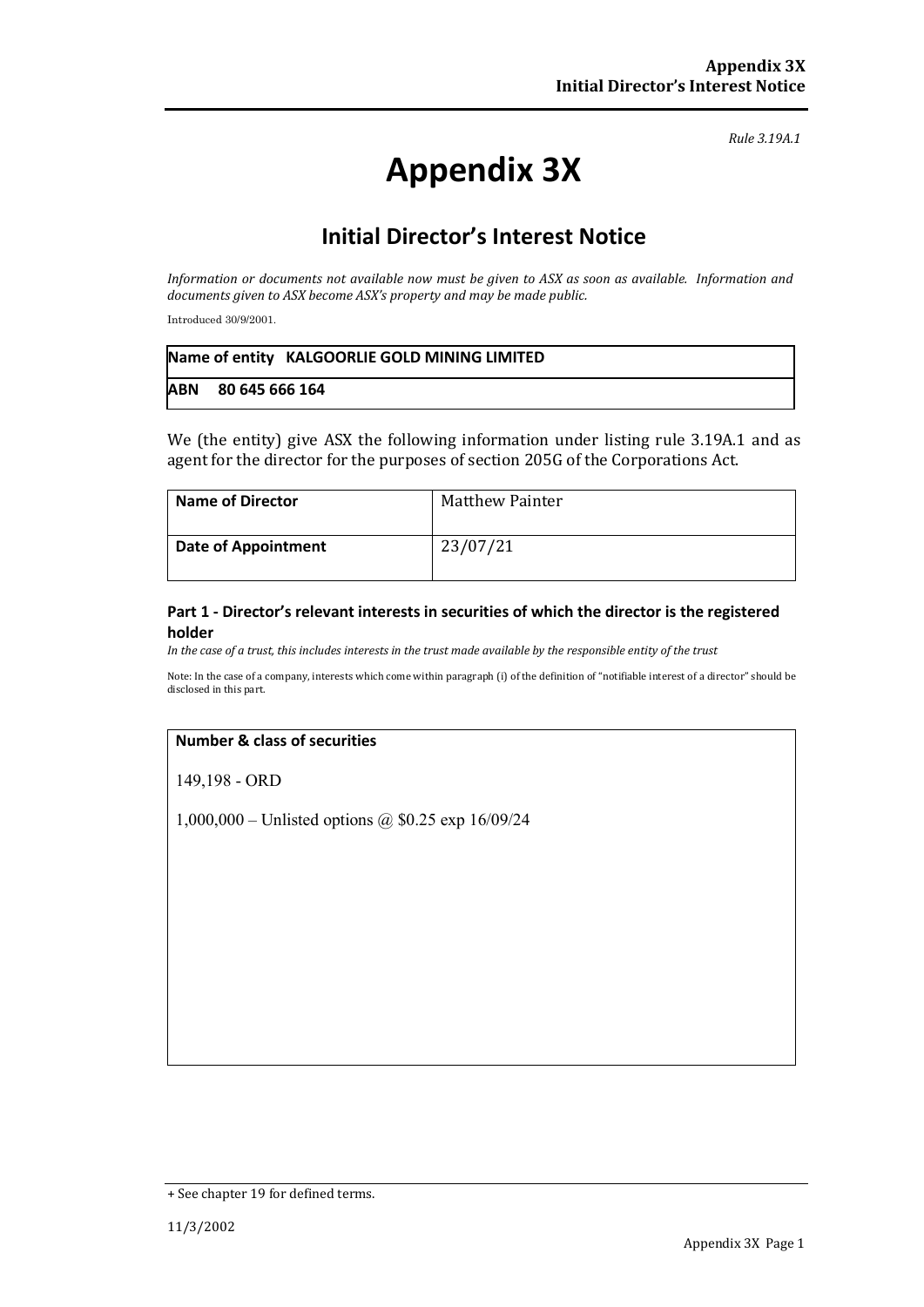### **registered holder**

*In the case of a trust, this includes interests in the trust made available by the responsible entity of the trust*

| Name of holder & nature of<br>interest<br>Note: Provide details of the circumstances giving rise<br>to the relevant interest. | <b>Number &amp; class of Securities</b> |
|-------------------------------------------------------------------------------------------------------------------------------|-----------------------------------------|
| Ms J Jones<br>Spouse                                                                                                          | $ORD - 101,428$                         |
|                                                                                                                               |                                         |

### **Part 3 – Director's interests in contracts**

| <b>Detail of contract</b>                                | Nil |
|----------------------------------------------------------|-----|
| <b>Nature of interest</b>                                |     |
| Name of registered holder<br>(if issued securities)      |     |
| No. and class of securities to which<br>interest relates |     |

<sup>+</sup> See chapter 19 for defined terms.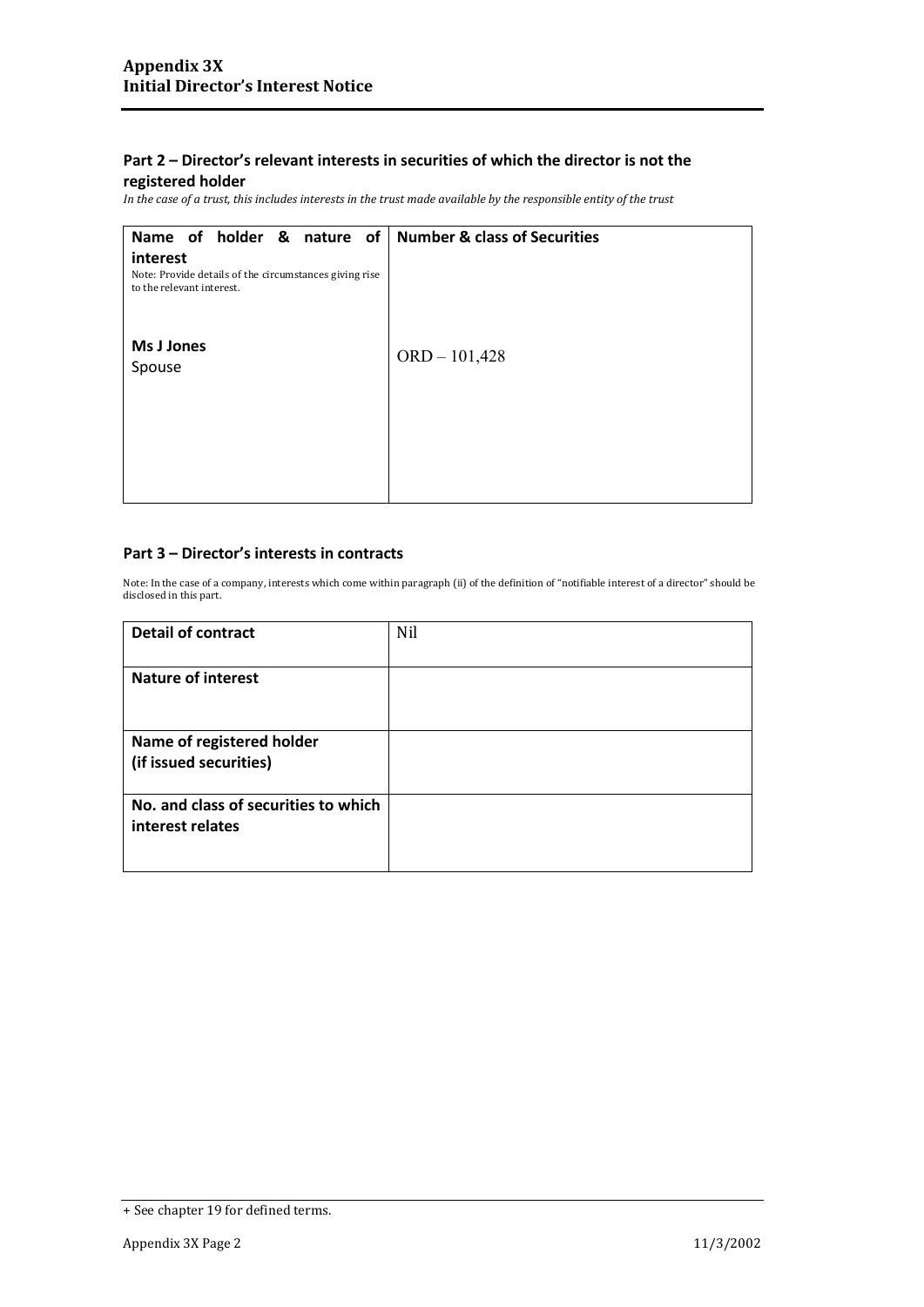# **Appendix 3X**

# **Initial Director's Interest Notice**

*Information or documents not available now must be given to ASX as soon as available. Information and documents given to ASX become ASX's property and may be made public.*

Introduced 30/9/2001.

|            | Name of entity KALGOORLIE GOLD MINING LIMITED |
|------------|-----------------------------------------------|
| <b>ABN</b> | 80 645 666 164                                |

We (the entity) give ASX the following information under listing rule 3.19A.1 and as agent for the director for the purposes of section 205G of the Corporations Act.

| <b>Name of Director</b>    | Carmel McKenzie |
|----------------------------|-----------------|
| <b>Date of Appointment</b> | 23/07/21        |

### **Part 1 - Director's relevant interests in securities of which the director is the registered holder**

*In the case of a trust, this includes interests in the trust made available by the responsible entity of the trust*

Note: In the case of a company, interests which come within paragraph (i) of the definition of "notifiable interest of a director" should be disclosed in this part.

### **Number & class of securities**

100,000 – ORD

625,000 – Unlisted options @ \$0.25 exp 16/09/24

<sup>+</sup> See chapter 19 for defined terms.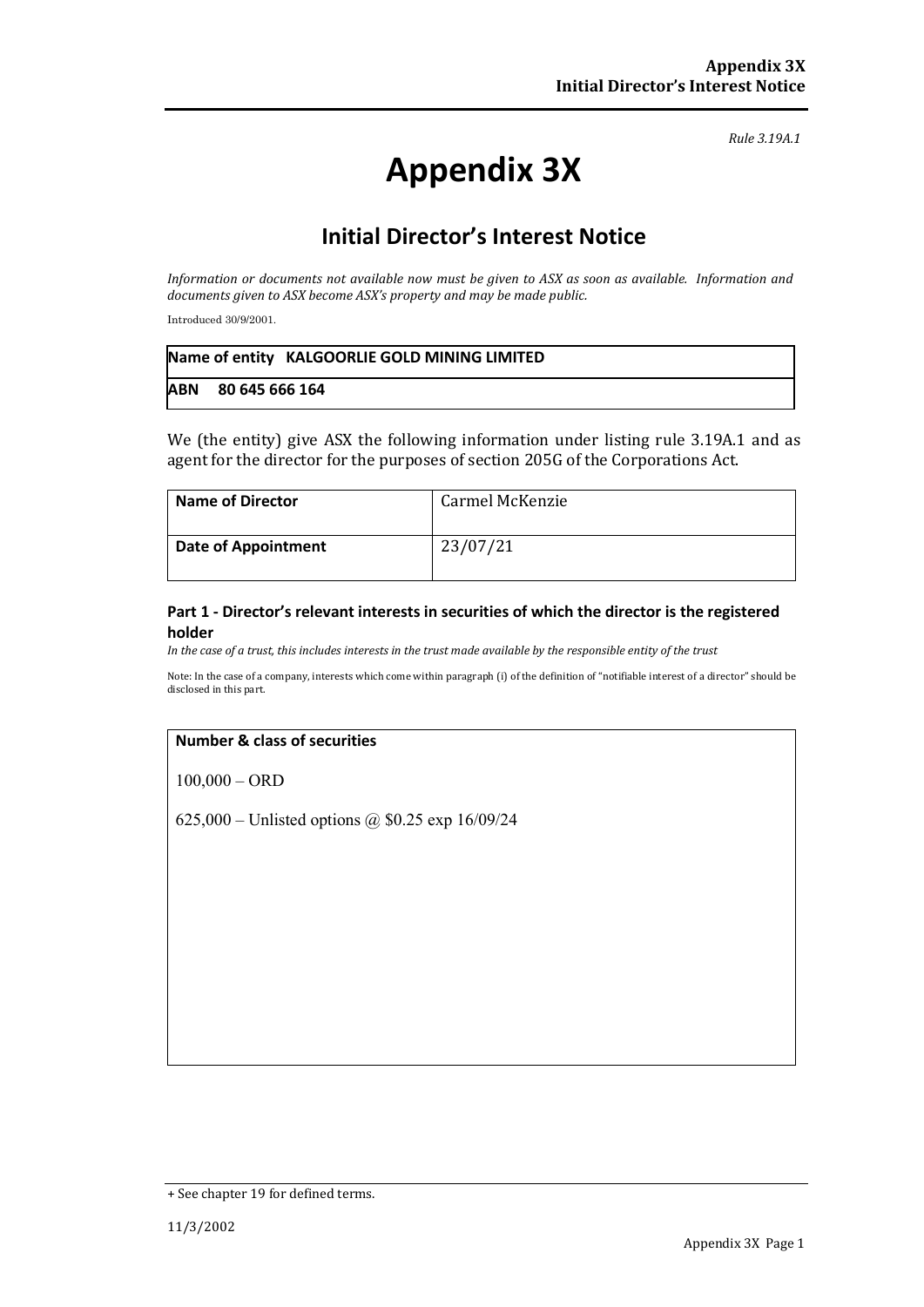### **registered holder**

*In the case of a trust, this includes interests in the trust made available by the responsible entity of the trust*

| Name of holder & nature of<br>interest                                              | <b>Number &amp; class of Securities</b> |
|-------------------------------------------------------------------------------------|-----------------------------------------|
| Note: Provide details of the circumstances giving rise<br>to the relevant interest. |                                         |
| <b>Birriwa Pty Ltd</b><br>Director & beneficiary                                    | $1,721 - ORD$                           |
|                                                                                     |                                         |

### **Part 3 – Director's interests in contracts**

| <b>Detail of contract</b>                                | Nil |
|----------------------------------------------------------|-----|
| <b>Nature of interest</b>                                |     |
| Name of registered holder<br>(if issued securities)      |     |
| No. and class of securities to which<br>interest relates |     |

<sup>+</sup> See chapter 19 for defined terms.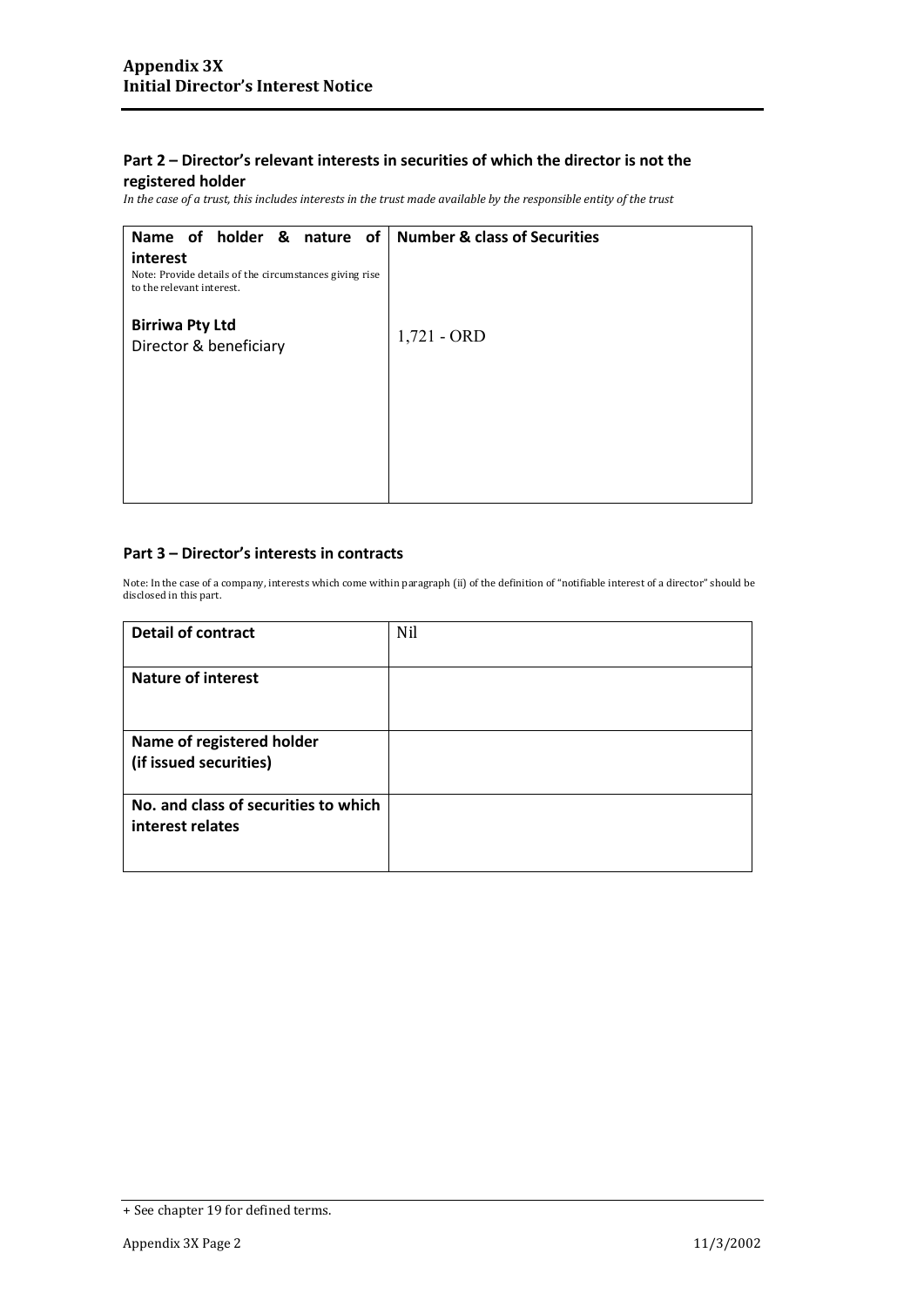# **Appendix 3X**

# **Initial Director's Interest Notice**

*Information or documents not available now must be given to ASX as soon as available. Information and documents given to ASX become ASX's property and may be made public.*

Introduced 30/9/2001.

|            | Name of entity KALGOORLIE GOLD MINING LIMITED |
|------------|-----------------------------------------------|
| <b>ABN</b> | 80 645 666 164                                |

We (the entity) give ASX the following information under listing rule 3.19A.1 and as agent for the director for the purposes of section 205G of the Corporations Act.

| <b>Name of Director</b>    | Andrew Penkethman |
|----------------------------|-------------------|
| <b>Date of Appointment</b> | 05/11/20          |

### **Part 1 - Director's relevant interests in securities of which the director is the registered holder**

*In the case of a trust, this includes interests in the trust made available by the responsible entity of the trust*

Note: In the case of a company, interests which come within paragraph (i) of the definition of "notifiable interest of a director" should be disclosed in this part.

### **Number & class of securities**

Nil

<sup>+</sup> See chapter 19 for defined terms.